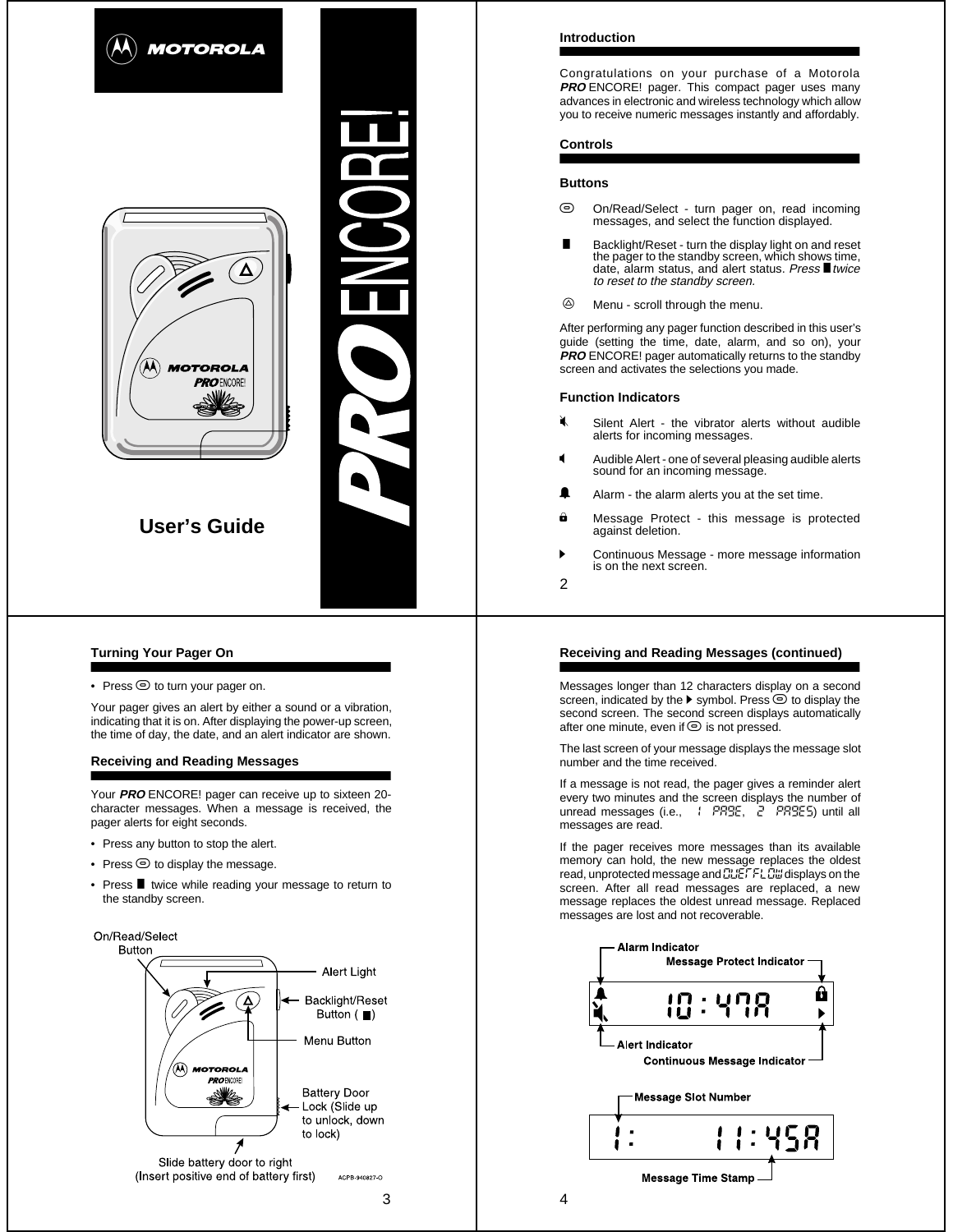## **Turning Your Pager Off**

- Press  $\circledcirc$  until the PRREF OFFP prompt displays.
- Press  $\odot$  to turn your pager off.

The pager displays the time and date, but not an alert mode indicator. If the alarm is set, the alarm indicator  $\blacktriangle$  remains on the screen when the pager is off.

# **Turning the Light On**

- Press  $\blacksquare$  to turn the light on.
- To turn the light off, press■ again. The light turns off automatically two seconds after returning to the standby screen.

# **Changing Alert Modes**

- Press  $\circledcirc$ . Either  $57LE77$   $\bar{r}$  or  $RUdTG$   $\bar{r}$  displays, depending on the current mode.
- If  $R \cup \{i\}$   $\bar{f}$  displays, then the pager is in "Silent" mode. Press  $\odot$  to change to "Audio" mode. The pager chirps.
- If  $5\text{R} \text{F}$ .  $\overline{P}$  displays, then the pager is in "Audio" mode. **Press**  $\odot$  to change to "Silent" mode. The pager vibrates.

For your pager to vibrate when a message is received, it must be in "Silent" mode.

# **Selecting an Audible Alert**

- Press  $\circledcirc$  until  $5E$ <sup>T</sup>  $RLE$ F<sup>T</sup>  $\bar{r}$  displays.
- Press  $\odot$  again and the current alert number displays, for example:  $FLEFT$   $\exists$ , and the pager gives a sample of the alert tone.
- Press $\circledA$  until the desired alert type displays. As each alert number displays, the pager gives a sample of the alert tone.
- Press  $\odot$  to select the alert number, set the alert tone to be used, and return to the standby screen. When messages are received, your pager gives the selected alert only when in the audio mode  $\P$ .

5

## **Setting the Date**

- Press  $\circledcirc$  until  $5E^T$  dRTE  $\bar{r}$  displays.
- Press  $\odot$  to set the date in your pager. The month flashes.
- Press  $\circledcirc$  until the desired month displays. Press  $\circledcirc$  to switch to the day. The day flashes.
- Press  $\textcircled{a}$  until the desired day displays. Press  $\textcircled{e}$  to repeat setting the date, if needed.
- Press **I** twice to return to the standby screen.

### **Saving Messages**

- To save a message, press  $\overset{\circ}{\otimes}$  while reading your message. The prompt  $\overline{P} \overline{P} \overline{G} \overline{P} \in \Gamma$   $\overline{P}$  displays.
- Press  $\odot$  to protect the message.
- $\bullet$  A  $\bullet$  indicates that your message is saved.
- Press  $\circledcirc$  while reading the saved message to remove the protection. The prompt  $L^{r}P^{r}P^{r}P^{r}E^{r}$  ? displays.
- Press  $\odot$  to remove the protection.
- $\bullet$  The  $\hat{\mathbf{\Theta}}$  is removed from the screen.

Saved messages cannot be erased or overwritten by new messages when the memory is full. You can save up to eight messages.

# **Erasing Messages**

- Press  $\circledcirc$  until  $ESTBSE$   $RLLP$  displays.
- Press  $\bigcirc$ . Your read, unprotected messages are erased. The pager returns to the standby screen.

The EFRSE RLLP prompt displays only if there are read messages in memory.

#### **Setting the Time**

- Press  $\circledcirc$  until  $5E^{\dagger}$   $\uparrow$   $F^{\dagger}$   $F^{\dagger}$  displays.
- Press  $\odot$  to set the time. The hour flashes.
- Press  $\textcircled{2}$  to change the hour. Press  $\textcircled{2}$  to switch to the minutes. The first digit of the minutes flashes.
- Press  $\textcircled{2}$  to change the first minute digit. Press  $\textcircled{2}$  to switch to the second digit. The second digit of the minutes flashes.
- Press  $\circledcirc$  to change the second minute digit. Press  $\circledcirc$  to switch to AM/PM. The  $R$  or  $P$  flashes.
- Press  $\circledcirc$  to change AM/PM.
- Press I twice to return to the standby screen.

#### **Setting the Alarm**

- Press X until set alarm ? displays.
- Press  $\odot$  to select the alarm on/off sequence.  $\Box \Box$  or  $\Box F$ flashes.
- Press  $\circledcirc$  to turn the alarm on or off. Press  $\circledcirc$  to switch to the hours. The hour flashes.
- Press  $\textcircled{2}$  to change the hour. Press  $\textcircled{2}$  to switch to the minutes. The first digit of the minutes flashes.
- Press  $\circledcirc$  to change the first minute digit. Press  $\circledcirc$  to switch to the second digit. The second digit of the minutes flashes.
- Press  $\textcircled{2}$  to change the second minute digit. Press  $\textcircled{2}$  to switch to AM/PM. The  $\bar{H}$  or  $\bar{F}$  flashes.
- Press  $\circledcirc$  to change AM/PM.
- Press **I** twice to return to the standby screen.

The  $\triangle$  displays when the alarm is turned on. The pager vibrates or gives a 20-second alert and  $\frac{1}{2}$ ,  $\frac{1}{2}$ ,  $\frac{1}{2}$  displays at the selected time.

If set, the alarm activates even when the pager is off.

- Press any button to stop the alarm alert.
- 6

## **Selective Erase of Messages**

- Press  $\textcircled{a}$  twice while reading a message and the  $dELETE$  . P prompt displays.
- Press  $\odot$  to delete the message and return to the standby screen.

Only unprotected messages can be deleted.

## **Effective Use of Your PRO ENCORE! Pager**

Your **PRO** ENCORE! pager can help you keep in contact with everyone important to you. . . children or child care providers, business office, data services, and voice mail. Be sure that your children's school, physician, and friends have the number to contact you in emergencies.

Give your pager number to family, friends, and associates to assure contact at any time, any place. When they call your pager number, they enter the number where they can be reached on a tone-type telephone. This number is then displayed on your **PRO** ENCORE! pager.

If you have a cellular phone, give your pager number instead of your cellular number. Then you can decide who to call back, without paying for incoming cellular calls. Your **PRO** ENCORE! pager can help reduce your monthly cellular phone bill!

## **Battery Information**

Your **PRO** ENCORE! pager is designed to operate with an AAA-size alkaline battery. See diagram on page 2 for the battery door location. If detached from the pager, the hinged battery door can be easily snapped back into place.